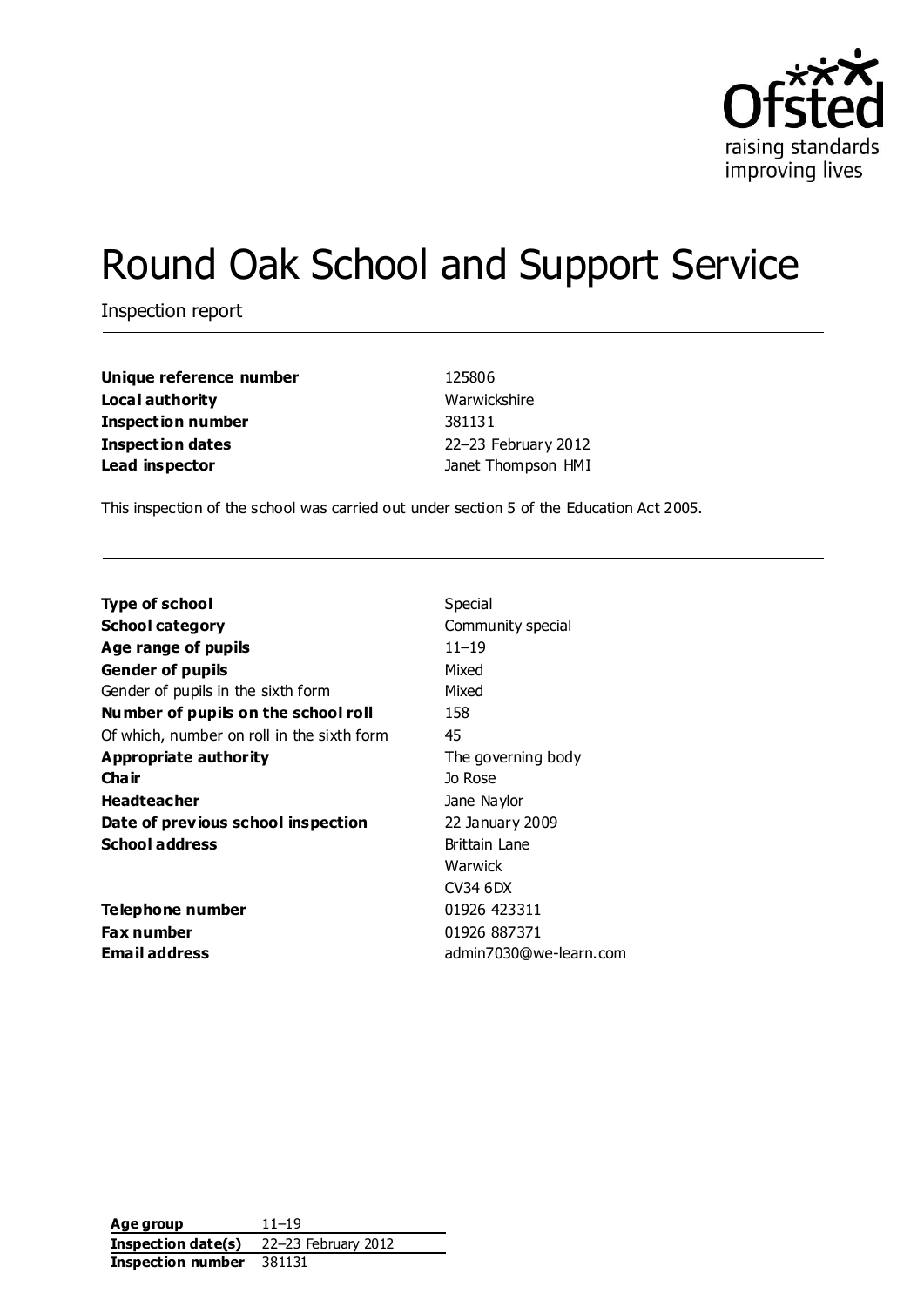

You can use Parent View to give Ofsted your opinion on your child's school. Ofsted will use the information parents and carers provide when deciding which schools to inspect and when.

You can also use Parent View to find out what other parents and carers think about schools in England. You can visit [www.parentview.ofsted.gov.uk,](http://www.parentview.ofsted.gov.uk/) or look for the link on the main Ofsted website: [www.ofsted.gov.uk](http://www.ofsted.gov.uk/)

The Office for Standards in Education, Children's Services and Skills (Ofsted) regulates and inspects to achieve excellence in the care of children and young people, and in education and skills for learners of all ages. It regulates and inspects childcare and children's social care, and inspects the Children and Family Court Advisory Support Service (Cafcass), schools, colleges, initial teacher training, work-based learning and skills training, adult and community learning, and education and training in prisons and other secure establishments. It assesses council children's services, and inspects services for looked after children, safeguarding and child protection.

Further copies of this report are obtainable from the school. Under the Education Act 2005, the school must provide a copy of this report free of charge to certain categories of people. A charge not exceeding the full cost of reproduction may be made for any other copies supplied.

If you would like a copy of this document in a different format, such as large print or Braille, please telephone 0300 123 4234, or email enquiries@ofsted.gov.uk.

You may copy all or parts of this document for non-commercial educational purposes, as long as you give details of the source and date of publication and do not alter the information in any way.

To receive regular email alerts about new publications, including survey reports and school inspection reports, please visit our website and go to 'Subscribe'.

Piccadilly Gate Store St **Manchester** M1 2WD

T: 0300 123 4234 Textphone: 0161 618 8524 E: enquiries@ofsted.gov.uk W: www.ofsted.gov.uk



© Crown copyright 2012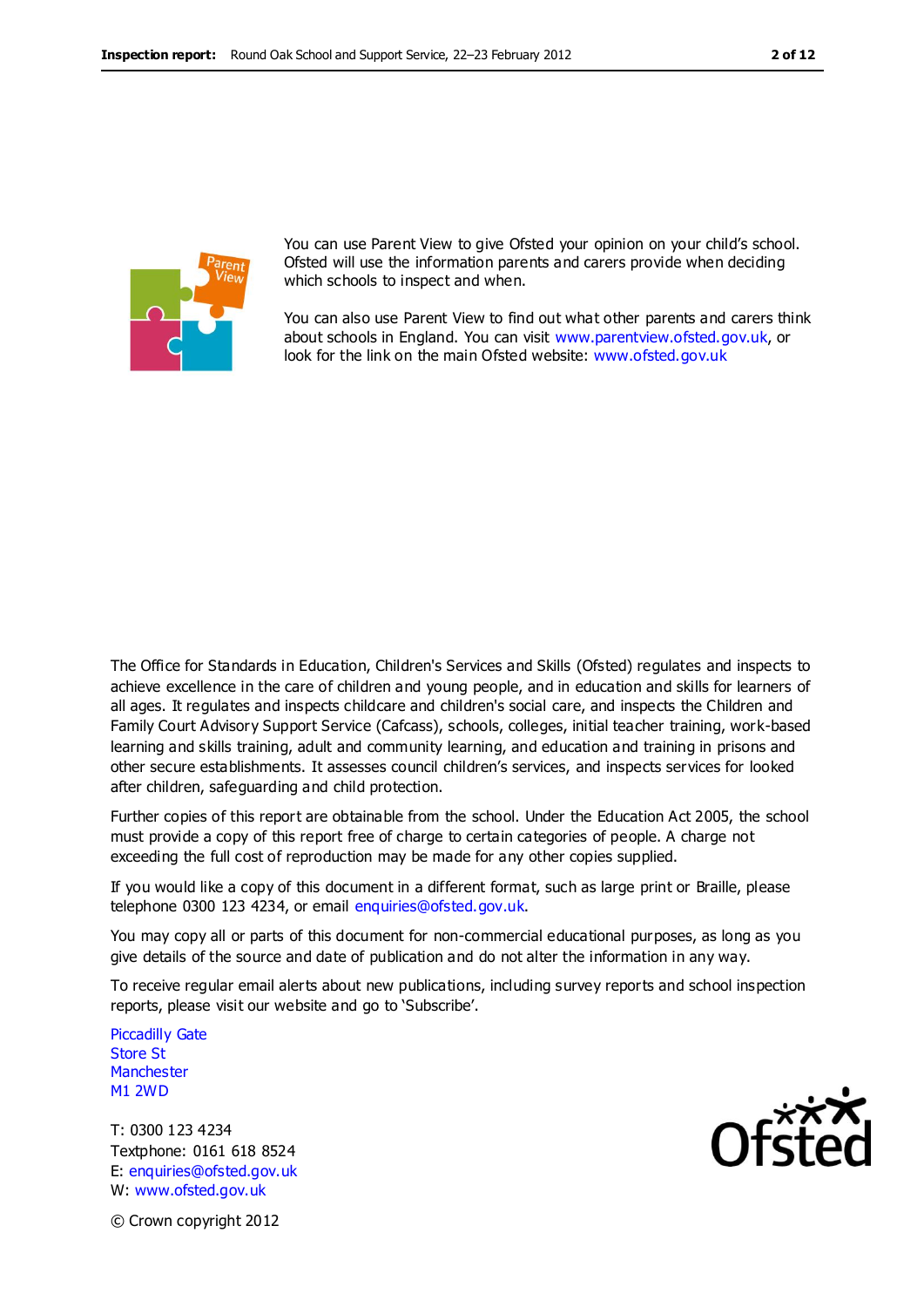# **Introduction**

| Inspection team |                         |
|-----------------|-------------------------|
| Janet Thompson  | Her Majesty's Inspector |
| Sally Hall      | Additional inspector    |
| Andrew Blow     | Additional inspector    |

This inspection was carried out with two days' notice. Inspectors observed 17 teachers teaching 25 lessons; this included observing some full lessons and some parts of lessons. Nine of these were joint observations with the headteacher, deputy or assistant headteachers. Inspectors also observed three registration sessions, spoke to many students during the inspection and met more formally with three groups of students, including hearing some students read from books or their own work. Meetings were also held with two representatives of the governing body and school staff, including middle and senior managers. Inspectors took account of the responses to the on-line questionnaire (Parent View) in planning the inspection, observed the school's work and looked at a number of documents, including the school development plan, safeguarding and behaviour policies. The inspection team looked at students' work and records, including six detailed case studies. Inspectors took account of 57 parental questionnaires returned during the inspection, as well as questionnaires completed by students at the school and staff.

# **Information about the school**

This is an average-sized special school that provides for students with a broad range of needs including moderate, severe and profound and multiple learning difficulties. Nearly a quarter of the students have autistic spectrum disorders and a smaller proportion of students have behavioural, emotional and social difficulties. All students have statements of special educational need. Most students are White British and others are from a variety of minority ethnic backgrounds. Nearly one tenth of the students are looked after by the local authority. The proportion of students known to be eligible for free school meals is higher than in most schools. The school is a Specialist Sports College and works with many partners locally. The support service works with other schools to offer guidance and support for disabled students and those with special educational needs who are on the roll of mainstream schools. The service is also contracted to provide education for students attending a mental health facility but none of these students are on the roll of Round Oak. Over the last 18 months there have been significant changes in the leadership and staffing at the school, including a new headteacher, deputy headteacher and two assistant headteachers.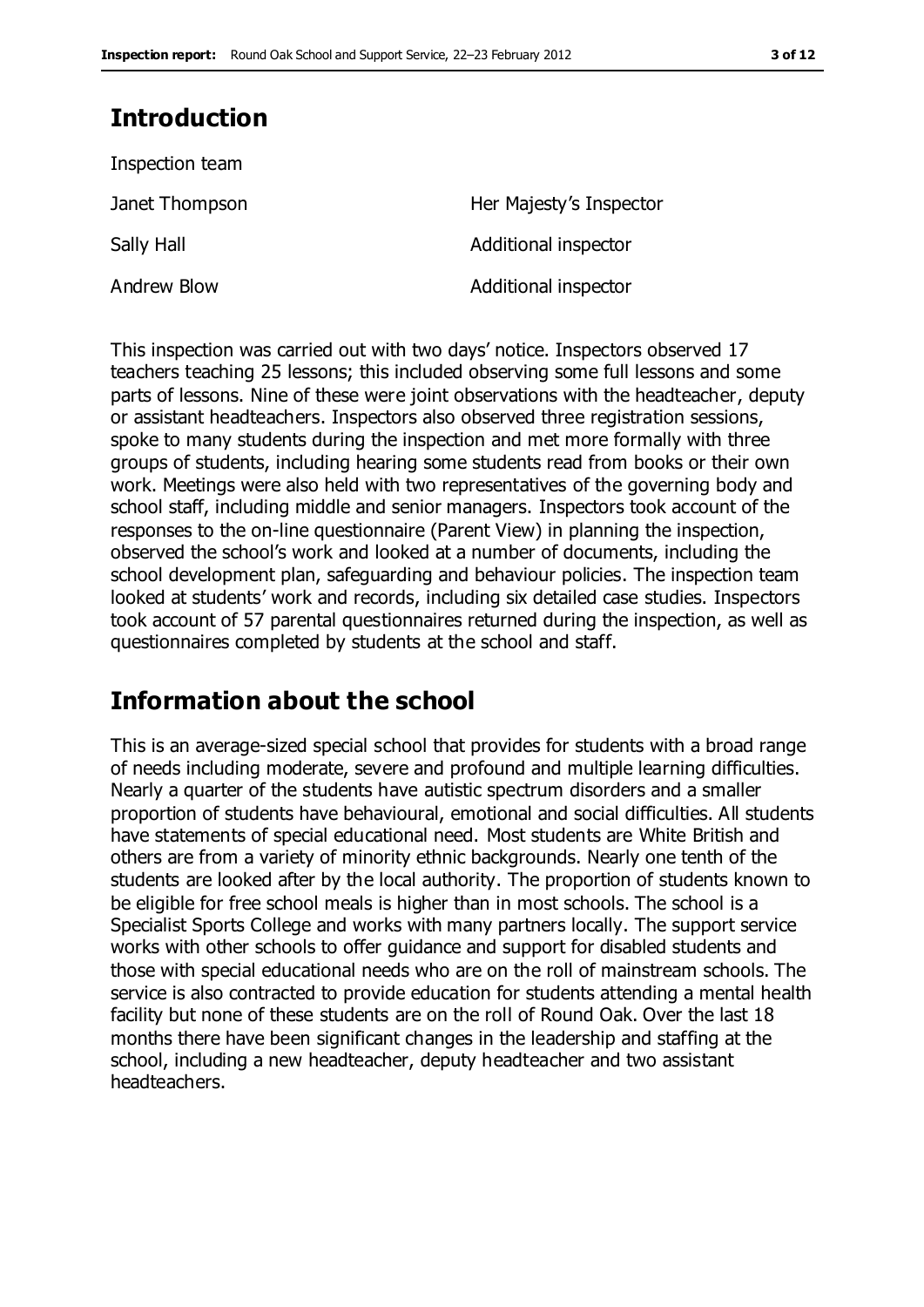## **Inspection judgements**

| <b>Overall effectiveness</b>     |  |
|----------------------------------|--|
|                                  |  |
| <b>Achievement of pupils</b>     |  |
| <b>Quality of teaching</b>       |  |
| Behaviour and safety of pupils   |  |
| <b>Leadership and management</b> |  |

#### **Key findings**

- This is a satisfactory school with a satisfactory sixth form. This is because the quality of teaching is variable across subjects and therefore not all students make good progress including in the sixth form.
- Some students make good progress especially in sport, the creative arts and their personal development, but many students make only satisfactory progress in their functional communication, literacy and numeracy skills. In many lessons there are missed opportunities for students to practise the basic skills of communication, literacy and numeracy.
- Teaching is satisfactory. There is some outstanding teaching and some that is good, but there are too many lessons where teaching is satisfactory because not enough focus is given to making sure every student is challenged at the right level. This is particularly true for those students who are working at lower levels than others in their class.
- Behaviour and safety are good. Good relationships help to create a positive atmosphere in which spiritual, moral, social and cultural development are promoted well. Students behave well and their caring approach to each other and acceptance of individual differences helps them feel safe in school. There are effective personalised approaches for students with significant social and emotional needs and many make very good progress in learning to manage their own behaviour within the structures provided by the school.
- The senior leadership team, including the governing body, have accurately identified where improvement is required. There have been improvements in students' behaviour and focused coaching has helped to improve the quality of some teaching, thus demonstrating the school's capacity to improve further. Similarly, reading interventions piloted by two classes are beginning to help improve the progress made by the students involved. Safeguarding procedures are robust and the senior team work very effectively with other partners to the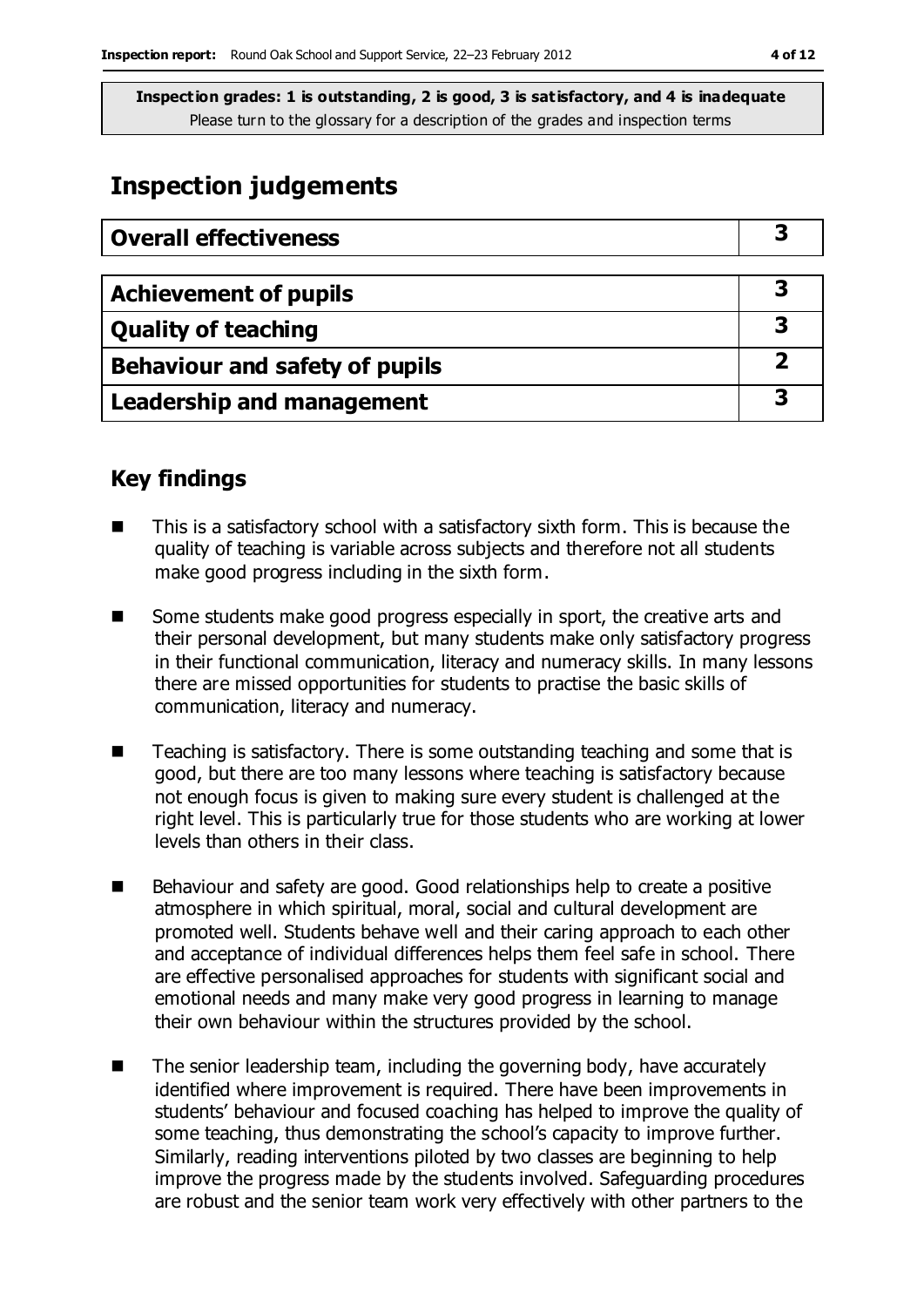benefit of the students.

■ Schools whose overall effectiveness is judged satisfactory may receive a monitoring visit by an Ofsted inspector before their next section 5 inspection.

### **What does the school need to do to improve further?**

- Raise achievement in functional communication, literacy and mathematics by:
	- explicitly mapping basic skills across the curriculum, including in the sixth form, so that there are frequent opportunities to practise skills
	- ensuring opportunities to learn and practise these basic skills are clear in planning and relate to the specific levels individual students are targeted to achieve
	- developing a whole-school strategy for the teaching of functional communication, reading and writing.
- Improve the level of challenge for all students by ensuring:
	- reliable assessment is used effectively and consistently to inform planning
	- achievement in lessons is recorded and evaluated effectively.  $\frac{1}{2}$
- **IM** Improve the quality of teaching by making sure all staff are very clear about what each student needs to learn so that the focus of support is on learning rather than completing a task.

#### **Main report**

#### **Achievement of pupils**

Students' achievement is closely related to the quality of teaching and is variable across the school. Nearly all parents and carers are pleased with the progress their child is making. Throughout the school there are examples of students making good or better progress in lessons and sometimes in their key skills, but too often progress is satisfactory. For the majority of students the different approaches and limited time given to learn and practise functional and supported communication, literacy including the use of symbols and numeracy skills across the curriculum hampers their progress and maintains it at a satisfactory level. Due to a range of issues, the school has very limited evidence of the progress students have made over their time at the school. Analysis of students' achievement against their individual targets, their work and the limited number of annotated records of students' achievement shows significant variation. There is no evidence to suggest that students who are known to be eligible for free school meals or any other specific groups achieve better or less well than others over time.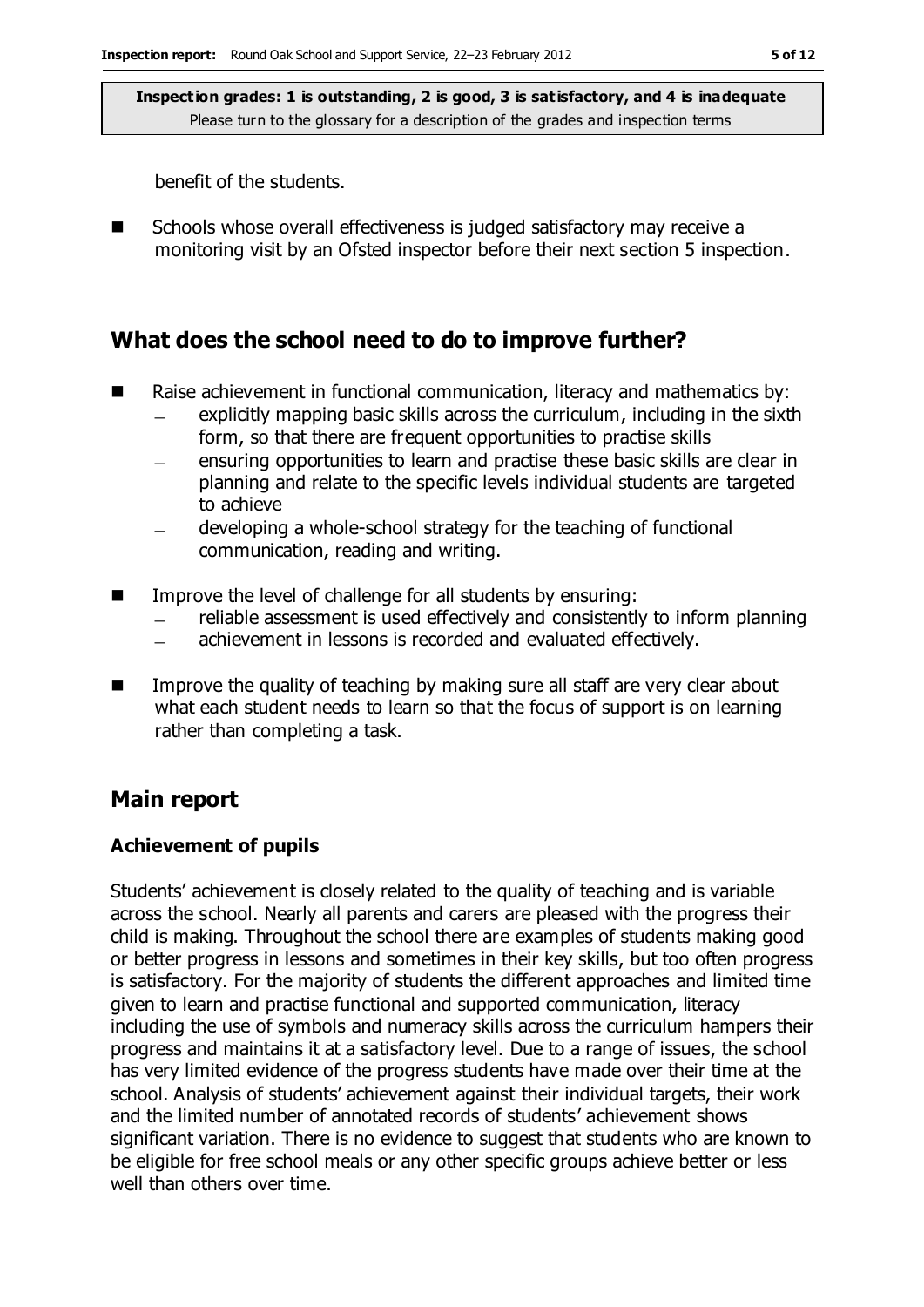In lessons, students who are working at the lower levels within a class make less progress relative to their abilities than other students. At times, expectations for all students are not high enough when different starting points are taken into account. Many students achieve a range of accredited qualifications at the end of Key Stage 4 and by the time they leave the sixth form. The level of challenge and progress that these represent is not always apparent. Some subjects, for example art and sport, have high expectations for the higher attaining students and challenge these students well, but there is less evidence of challenge for lower attaining students. In the sixth form, students make good progress with their practical vocational skills and developing independence. Their achievement in these areas is demonstrated by their success in future placements. The progress students in the sixth form make with functional communication, literacy and numeracy is also variable and therefore satisfactory.

#### **Quality of teaching**

Not enough teaching replicates that of the highest quality in the school. In too many lessons, knowledge of students' prior learning is not used to plan precisely and ensure that the next steps are taught with sufficient frequency. Systems used to support students' communication are not always used at a level accurate for their level of understanding. A few students commented on the differences between lessons; those lessons favoured by the students are those with an element of fun and where they 'do things' as well as where they learn something new. Parents and carers are nearly all extremely positive about the quality of teaching in the school although a few commented on the need for more challenge for their child. When teaching is good or outstanding, there is excellent attention given to ensuring every student is challenged and can access the work effectively. In these lessons, questions and support are well adjusted to the students' levels of understanding, staff have high expectations and they provide plenty of opportunities for collaboration between students. Some teachers record detailed ongoing assessment so that they can identify where any students need additional support or to repeat some work. This is not yet consistent across the school. In the weaker lessons the level of useful challenge particularly given to the lower attaining students within a class is limited, and opportunities for practising prior learning are missed.

Staff and student relationships are strong in all lessons. Good modelling of treating each other with respect and dignity pervades the school, helping students' social and cultural development. When teaching is of the highest quality, it enables students to excel in using their imagination and creativity and students with the most profound needs access the lesson using well planned multi-sensory approaches. During personal, social and health education lessons students are encouraged to discuss moral and ethical issues that relate to their own lives and reflect on their experiences so that they can learn from each other. This makes a good contribution to their spiritual and moral development. Students engage quickly when work is practical or they understand how it relates to their own lives. In a good mathematics lesson, the teacher skilfully explained the usefulness of probability and how it relates to making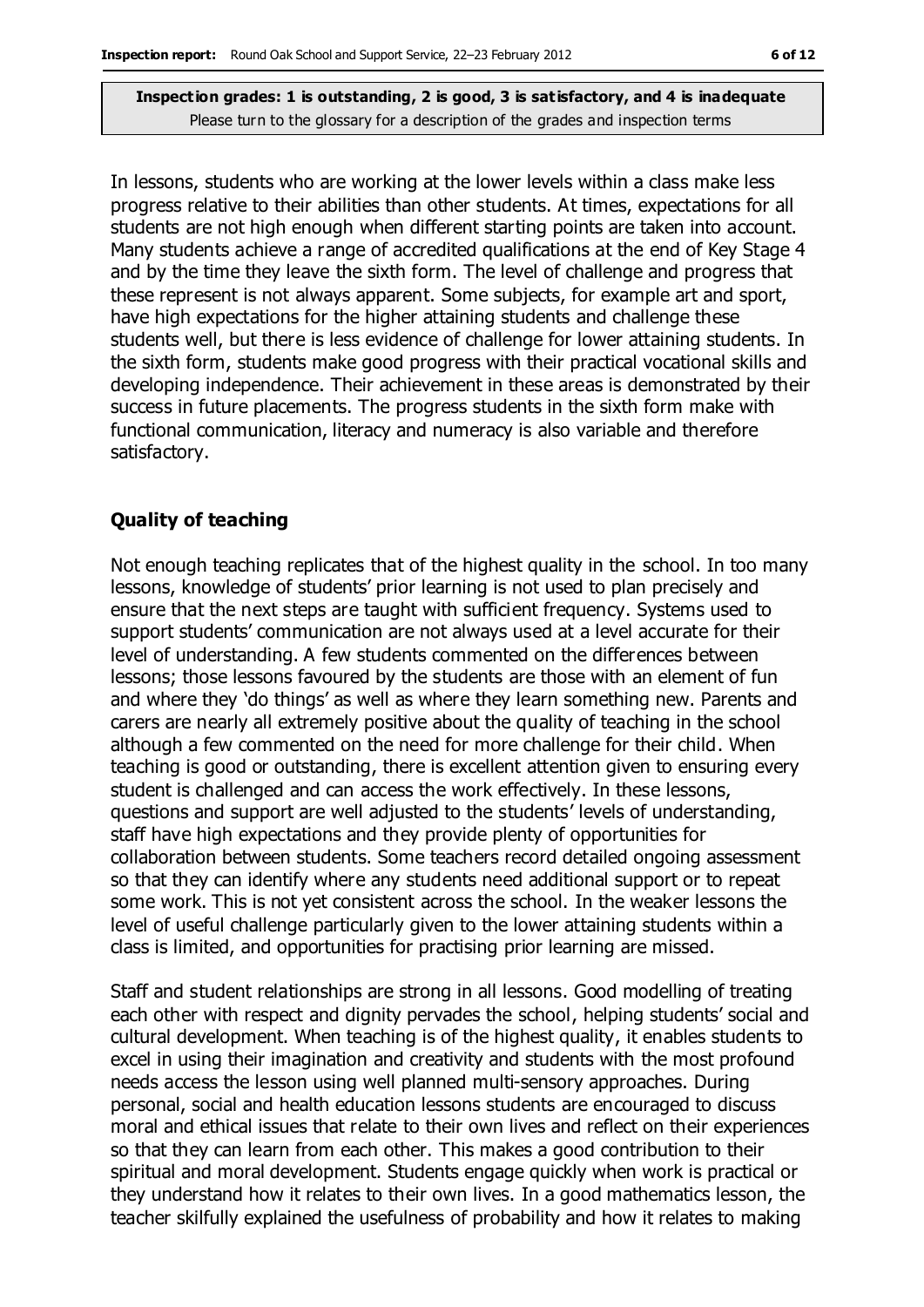decisions in day-to-day life. In satisfactory and weaker lessons, students are often too dependent on staff leading them through an activity rather than being given the opportunity to work it out for themselves or work more independently.

#### **Behaviour and safety of pupils**

Students usually behave well and are positive about their work and try hard, especially when lessons are practical. In one good example a student being offered additional help said, 'No, don't tell me, I want to work it out myself.' Nearly all parents and carers believe their child feels safe at school and that behaviour is usually good. A small minority of students have some concerns about the behaviour of a few but they believe the staff deal with any issues, including bullying, effectively. Students gain a growing understanding of the rights and wrongs of different behaviours. They learn how to recognise different styles of bullying and situations where they may not be safe. They generally treat each other with a high level of respect. Students' behaviour improves over time at the school and they take on increasing amounts of responsibility. Disruptive behaviour is rare and has reduced over the last year. Counselling for some students starting at the school has helped them to make a smooth transition. Exclusions are still a little high but are reducing and used in circumstances when the school needs time to adapt arrangements to ensure the safety of other students and staff. Older students are successfully helped to develop more mature approaches to meeting new people. The sports college status has helped to promote an increasing sense of responsibility, with a number of the older students becoming young sports leaders working with local mainstream primary schools. Sixth form students support younger students well, for example by running clubs at lunch times. The personal, social and health education lessons make a good contribution to helping students keep safe and understand relationships. Students develop a growing sense of empathy and can recognise or explain features of positive relationships. One student explained, 'You're not really a good friend if your friend is having a hard time and you do not feel sorry for them.' Attendance is average with very few with low attendance. Some students, including those who are looked after by the local authority, have high attendance.

#### **Leadership and management**

Leadership and management are satisfactory. Safeguarding arrangements meet current government requirements. The school works well with partners to help students stay safe and ensure they have an equal opportunity to access a suitable education for their needs. The relatively new leadership team and governing body have a good understanding of the strengths of the school and where improvement is required, but not all strategies established have had time to effect improvements in students' achievement. The new assessment and tracking system has been implemented effectively so that a baseline of levels achieved by students is well moderated and consistent across Key Stages 3 and 4 and informs the sixth form. The leadership team and governing body recognise that this information is needed to ensure they can be more accurate in enabling all students to have equal opportunities to thrive at the school. The behaviour of many students has improved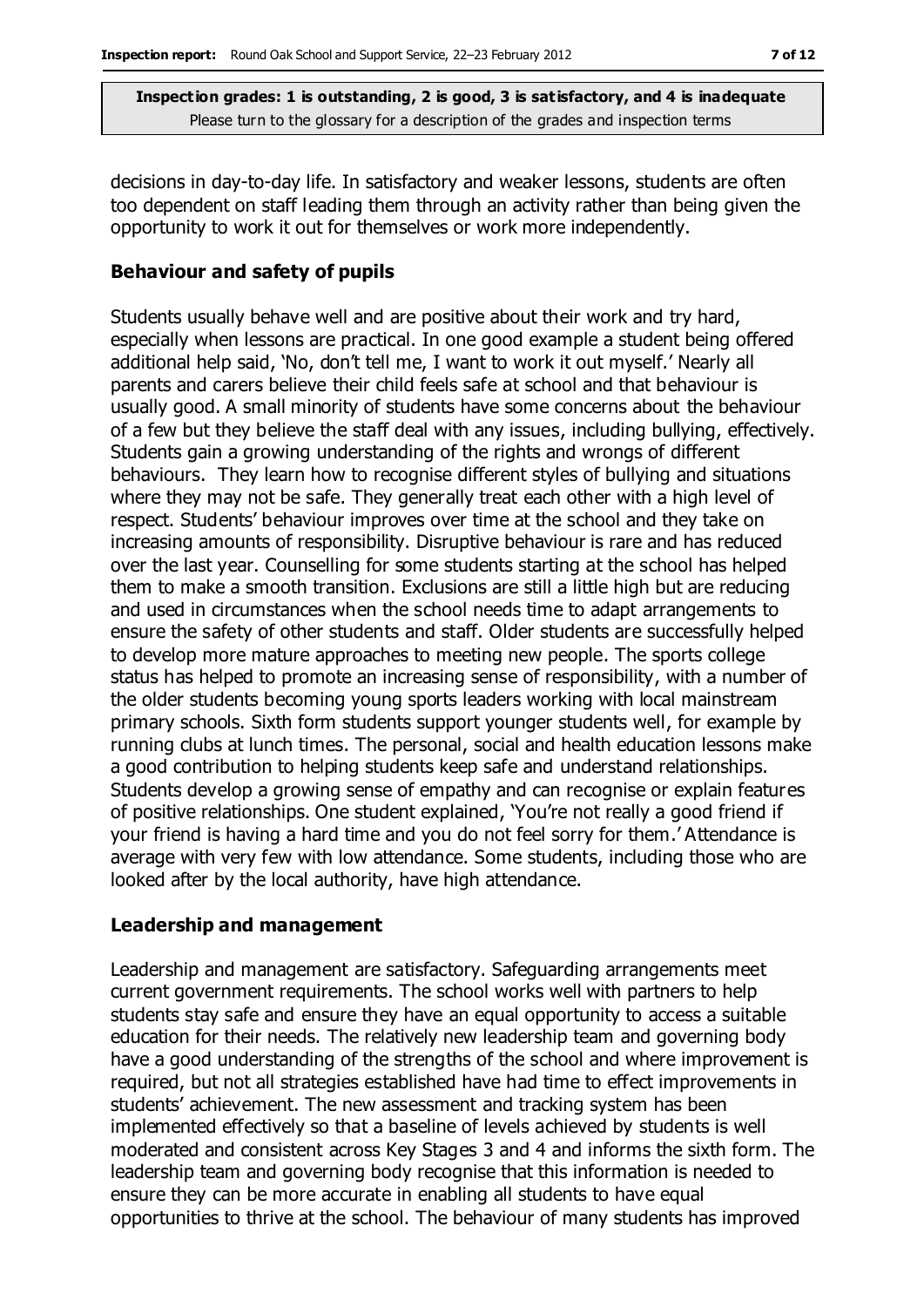and effective personalised packages have been arranged for a few students who were not accessing the curriculum due to their behaviour. These improvements and effective support for some staff, resulting in improved teaching, demonstrates that the focus of improvement is well placed and the school has the capacity to improve further.

The school curriculum is satisfactory. It provides a good breadth, but the teaching of basic skills is not carefully mapped across the curriculum so that students have maximum opportunity to practise and improve these skills. Throughout the curriculum there are well planned opportunities to promote students' spiritual, moral, social and cultural development with particular strengths in personal, social and health education. The curriculum in the sixth form is suitably focused on improving vocational and independent living skills, thus ensuring that students are well prepared for their next stage in education, employment or training. The curriculum in the school and sixth form is enhanced by many additional opportunities, including drama performances, out-of-school and residential visits, and a wealth of experiences within sports. Students have many opportunities to experience a wide range of sports, for example football, sailing and skiing, and many students successfully compete in competitive sporting events.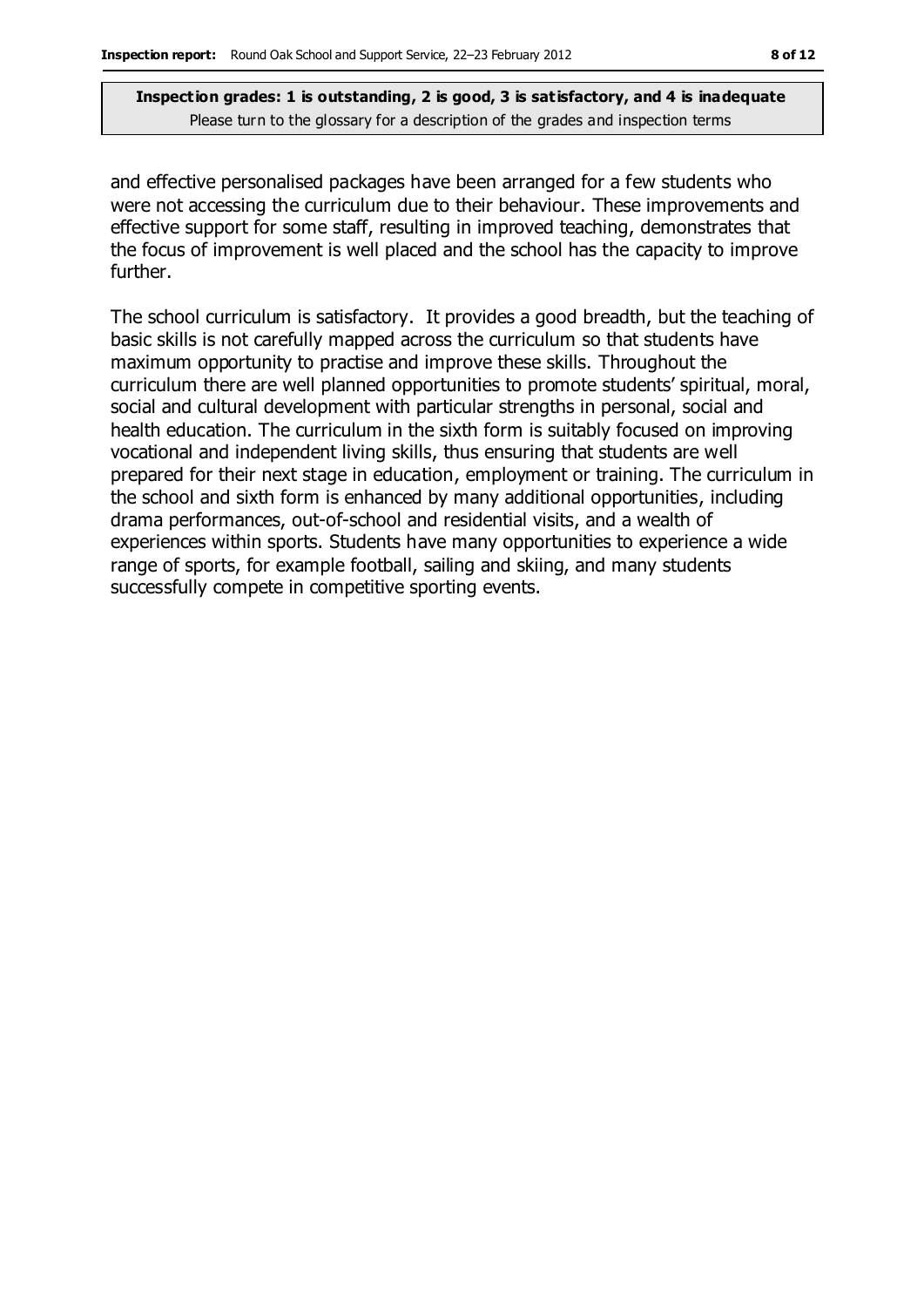# **Glossary**

### **What inspection judgements mean**

| Grade   | <b>Judgement</b> | <b>Description</b>                                                                                                                                                                                                               |
|---------|------------------|----------------------------------------------------------------------------------------------------------------------------------------------------------------------------------------------------------------------------------|
| Grade 1 | Outstanding      | These features are highly effective. An outstanding<br>school provides exceptionally well for all its pupils' needs.                                                                                                             |
| Grade 2 | Good             | These are very positive features of a school. A school<br>that is good is serving its pupils well.                                                                                                                               |
| Grade 3 | Satisfactory     | These features are of reasonable quality. A satisfactory<br>school is providing adequately for its pupils.                                                                                                                       |
| Grade 4 | Inadequate       | These features are not of an acceptable standard. An<br>inadequate school needs to make significant<br>improvement in order to meet the needs of its pupils.<br>Ofsted inspectors will make further visits until it<br>improves. |

#### **Overall effectiveness of schools**

|                         | Overall effectiveness judgement (percentage of schools) |      |                     |                   |
|-------------------------|---------------------------------------------------------|------|---------------------|-------------------|
| <b>Type of school</b>   | <b>Outstanding</b>                                      | Good | <b>Satisfactory</b> | <b>Inadequate</b> |
| Nursery schools         | 46                                                      | 46   |                     |                   |
| Primary schools         |                                                         | 47   | 40                  |                   |
| Secondary<br>schools    | 14                                                      | 38   | 40                  |                   |
| Special schools         | 28                                                      | 48   | 20                  |                   |
| Pupil referral<br>units | 15                                                      | 50   | 29                  |                   |
| All schools             |                                                         | 46   | 38                  |                   |

New school inspection arrangements have been introduced from 1 January 2012. This means that inspectors make judgements that were not made previously.

The data in the table above are for the period 1 September 2010 to 31 August 2011 and represent judgements that were made under the school inspection arrangements that were introduced on 1 September 2009. These data are consistent with the latest published official statistics about maintained school inspection outcomes (see [www.ofsted.gov.uk\)](http://www.ofsted.gov.uk/).

The sample of schools inspected during 2010/11 was not representative of all schools nationally, as weaker schools are inspected more frequently than good or outstanding schools.

Primary schools include primary academy converters. Secondary schools include secondary academy converters, sponsor-led academies and city technology colleges. Special schools include special academy converters and non-maintained special schools.

Percentages are rounded and do not always add exactly to 100.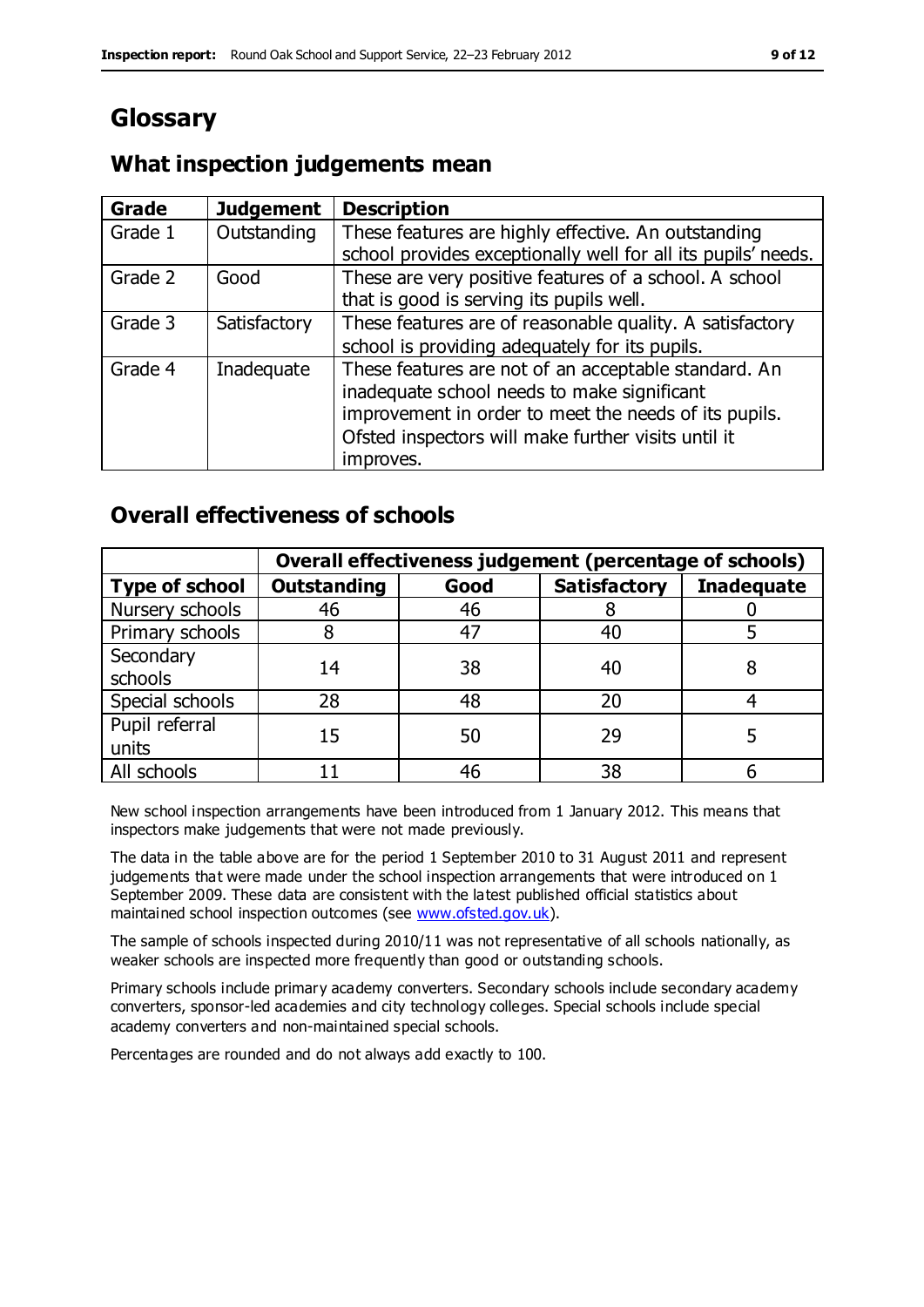# **Common terminology used by inspectors**

| Achievement:                  | the progress and success of a pupil in their<br>learning and development taking account of their<br>attainment.                                                                                                        |
|-------------------------------|------------------------------------------------------------------------------------------------------------------------------------------------------------------------------------------------------------------------|
| Attainment:                   | the standard of the pupils' work shown by test and<br>examination results and in lessons.                                                                                                                              |
| Attendance                    | the regular attendance of pupils at school and in<br>lessons, taking into account the school's efforts to<br>encourage good attendance.                                                                                |
| Behaviour                     | how well pupils behave in lessons, with emphasis<br>on their attitude to learning. Pupils' punctuality to<br>lessons and their conduct around the school.                                                              |
| Capacity to improve:          | the proven ability of the school to continue<br>improving based on its self-evaluation and what<br>the school has accomplished so far and on the<br>quality of its systems to maintain improvement.                    |
| Leadership and management:    | the contribution of all the staff with responsibilities,<br>not just the governors and headteacher, to<br>identifying priorities, directing and motivating staff<br>and running the school.                            |
| Learning:                     | how well pupils acquire knowledge, develop their<br>understanding, learn and practise skills and are<br>developing their competence as learners.                                                                       |
| <b>Overall effectiveness:</b> | inspectors form a judgement on a school's overall<br>effectiveness based on the findings from their<br>inspection of the school.                                                                                       |
| Progress:                     | the rate at which pupils are learning in lessons and<br>over longer periods of time. It is often measured<br>by comparing the pupils' attainment at the end of a<br>key stage with their attainment when they started. |
| Safety                        | how safe pupils are in school, including in lessons;<br>and their understanding of risks. Pupils' freedom<br>from bullying and harassment. How well the school<br>promotes safety, for example e-learning.             |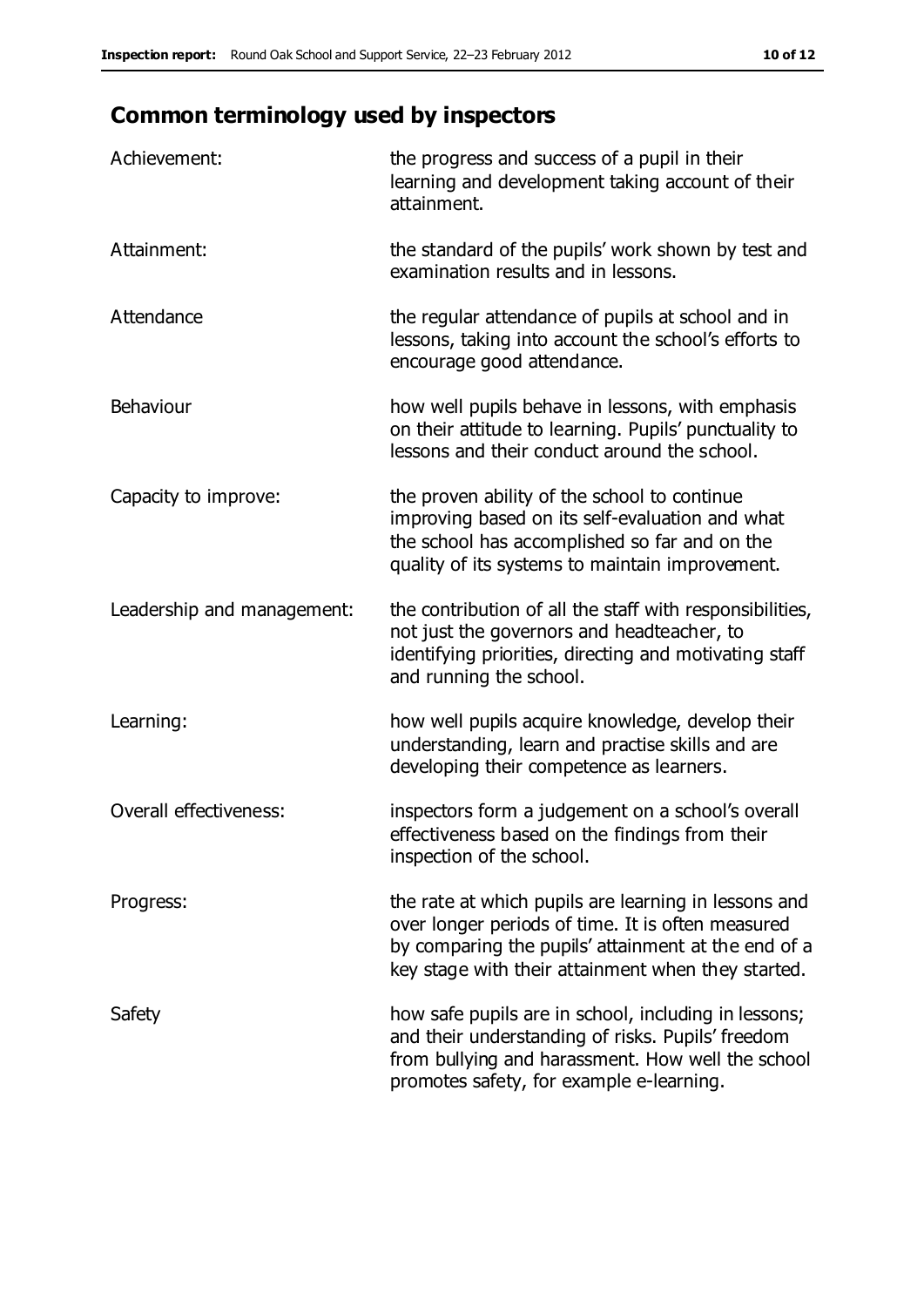#### **This letter is provided for the school, parents and carers to share with their children. It describes Ofsted's main findings from the inspection of their school.**



24 February 2012

Dear Students

#### **Inspection of Round Oak School and Support Service, Warwick, CV34 6DX**

It was a pleasure to meet you at my recent visit to your school. My colleagues and I enjoyed visiting your lessons and looking at your work. Round Oak is a satisfactory school and another inspector may visit the school to make sure improvements are being made. Here are the main points from our report.

- Many of you need more time to practise your communication, reading, writing and number work so that you make good or better progress in all subjects. We have asked your headteacher to help this happen.
- Some of you make good progress especially in sport, the creative arts and how you take on more responsibility as you become older.
- Sometimes your teachers make sure lessons are very interesting, fun and you all learn a great deal. This does not happen all the time and we have asked your teachers to make sure all lessons are as good as your favourites, when you work hard and have fun.
- You behave well and feel safe. Many of you told us how you enjoy school and have some good friends. You often help each other and make sure other people in the school are happy. For some of you, your behaviour is much better than it used to be. Staff support you well so that you learn how to behave in a range of situations.

The new headteacher, deputy and assistant headteachers work well with the governing body to help improve your school and I hope you will help them by working hard and continuing to behave well.

Yours sincerely

Janet Thompson Her Majesty's Inspector